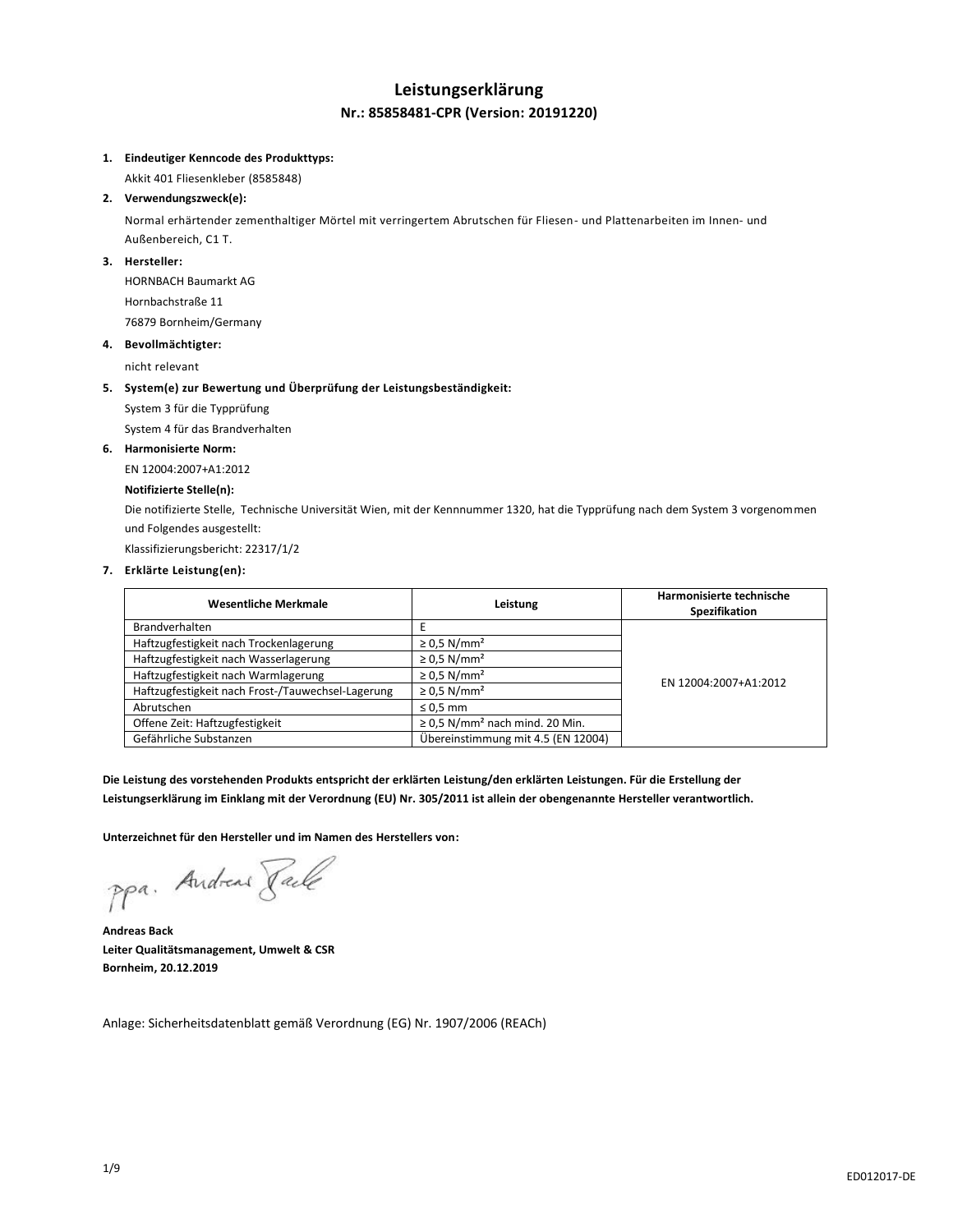# **Declaration of Performance No 85858481-CPR (Version: 20191220)**

### **1. Unique identification code of the product-type:**

Akkit 401 Tile adhesive (8585848)

### **2. Intended use/es:**

Standard setting cementitious adhesive with reduced slipping, for ceramic tiles and stone material in indoor and outdoor areas, C1 T.

#### **3. Manufacturer:**

HORNBACH Baumarkt AG

Hornbachstraße 11

76879 Bornheim/Germany

### **4. Authorised representative:**

not relevant

### **5. System/s of AVCP:**

System 3 for the type test System 4 for reaction to fire

### **6. Harmonised standard:**

EN 12004:2007+A1:2012

### **Notified body/ies:**

The notified body, the Technical University of Vienna, carrying identification number 1320, has performed the type test following system 3 and issued the following:

classification report: 22317/1/2

### **7. Declared performance/s:**

| <b>Essential characteristics</b>                            | Performance                                        | Harmonised technical specification |
|-------------------------------------------------------------|----------------------------------------------------|------------------------------------|
| Reaction to fire                                            |                                                    |                                    |
| Tensile adhesion strength after dry storage                 | $\geq$ 0.5 N/mm <sup>2</sup>                       |                                    |
| Tensile adhesion strength after water storage               | $\geq$ 0.5 N/mm <sup>2</sup>                       | EN 12004:2007+A1:2012              |
| Tensile adhesion strength after warm storage                | $\geq$ 0.5 N/mm <sup>2</sup>                       |                                    |
| Tensile adhesion strength after frost / thaw storage cycles | $\geq$ 0.5 N/mm <sup>2</sup>                       |                                    |
| Slipping                                                    | $\leq 0.5$ mm                                      |                                    |
| Open time: Tensile adhesion strength                        | $\geq$ 0.5 N/mm <sup>2</sup> after at least 20 min |                                    |
| Harmful substances                                          | Conformity with 4.5 (EN 12004)                     |                                    |

**The performance of the product identified above is in conformity with the set of declared performance/s. This declaration of performance is issued, in accordance with Regulation (EU) No 305/2011, under the sole responsibility of the manufacturer identified above.**

**Signed for and on behalf of the manufacturer by:**

ppa. Andreas Tack

**Andreas Back Head of Quality Assurance, Environmental Issues & CSR At Bornheim on 20.12.2019**

Appendix: Material safety data sheet according to regulation (EG) no. 1907/2006 (REACh)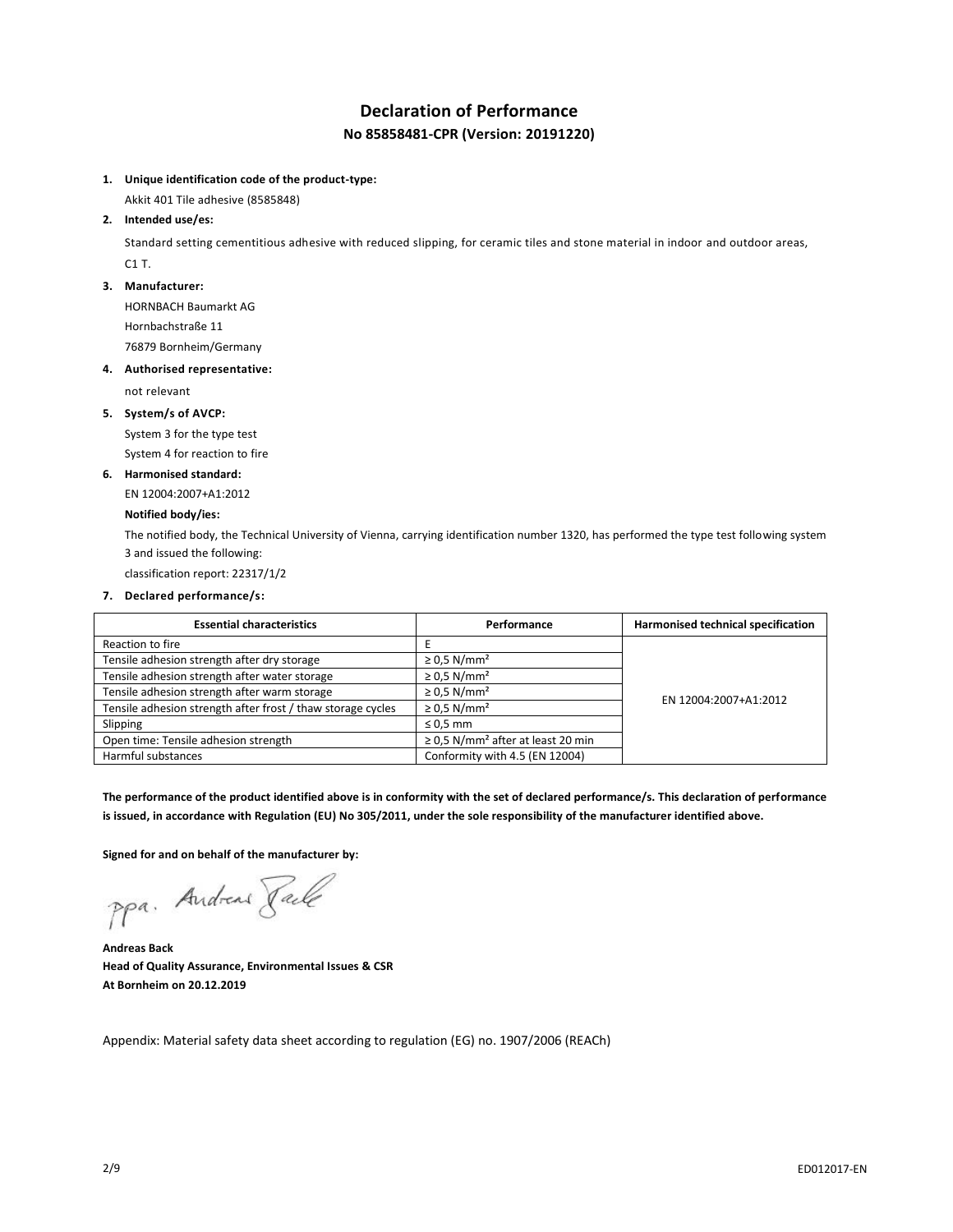# **Déclaration des Performances N <sup>o</sup> 85858481-CPR (Version 20191220)**

### **1. Code d'identification unique du produit type :**

Akkit 401 Colle à carrelage (8585848)

### **2. Usage(s) prévu(s) :**

Mortier à base de ciment, à prise normale, avec glissement réduit pour la pose de carrelages et de dalles à l'extérieur et l'intérieur, C1 T.

#### **3. Fabricant :**

HORNBACH Baumarkt AG Hornbachstraße 11 76879 Bornheim/Germany

### **4. Mandataire :**

non pertinent

### **5. Système(s) d'évaluation et de vérification de la constance des performances :**

Système 3 pour le contrôle de type

Système 4 pour le comportement au feu

### **6. Norme harmonisée :**

EN 12004:2007+A1:2012

### **Organisme(s) notifié(s) :**

L'institut agréé, Technische Universität Wien (Ecole polytechnique de Vienne), portant le numéro d'identification 1320, a effectué le contrôle de type selon le système 3 et a établi ce qui suit :

rapport de classification : 22317/1/2

### **7. Performance(s) déclarées :**

| Caractéristiques essentielles                                               | Performance                             | Spécifications techniques<br>harmonisées |
|-----------------------------------------------------------------------------|-----------------------------------------|------------------------------------------|
| Comportement au feu                                                         |                                         |                                          |
| Résistance à l'arrachement après stockage au sec                            | $\geq$ 0.5 N/mm <sup>2</sup>            |                                          |
| Résistance à l'arrachement après stockage en milieu humide                  | $\geq$ 0.5 N/mm <sup>2</sup>            |                                          |
| Résistance à l'arrachement après stockage en milieu chaud                   | $\geq$ 0.5 N/mm <sup>2</sup>            |                                          |
| Résistance à l'arrachement après stockage exposé aux cycles de gel et dégel | $\geq$ 0.5 N/mm <sup>2</sup>            | EN 12004:2007+A1:2012                    |
| Glissement                                                                  | $\leq$ 0.5 mm                           |                                          |
|                                                                             | $\geq$ 0.5 N/mm <sup>2</sup> au bout de |                                          |
| Temps ouvert: Résistance à l'arrachement                                    | 20 minutes minimum                      |                                          |
| Substances dangereuses                                                      | Conforme à 4.5 (EN 12004)               |                                          |

**Les performances du produit identifié ci-dessus sont conformes aux performances déclarées. Conformément au règlement (UE) n <sup>o</sup> 305/2011, la présente déclaration des performances est établie sous la seule responsabilité du fabricant mentionné ci-dessus.**

**Signé pour le fabricant et en son nom par :**

ppa. Andreas Pale

**Andreas Back Directeur Management de la qualité & CSR À Bornheim, le 20.12.2019**

Annexe : Fiche technique de sécurité conformément au Règlement (UE) n° 1907/2006 (REACh)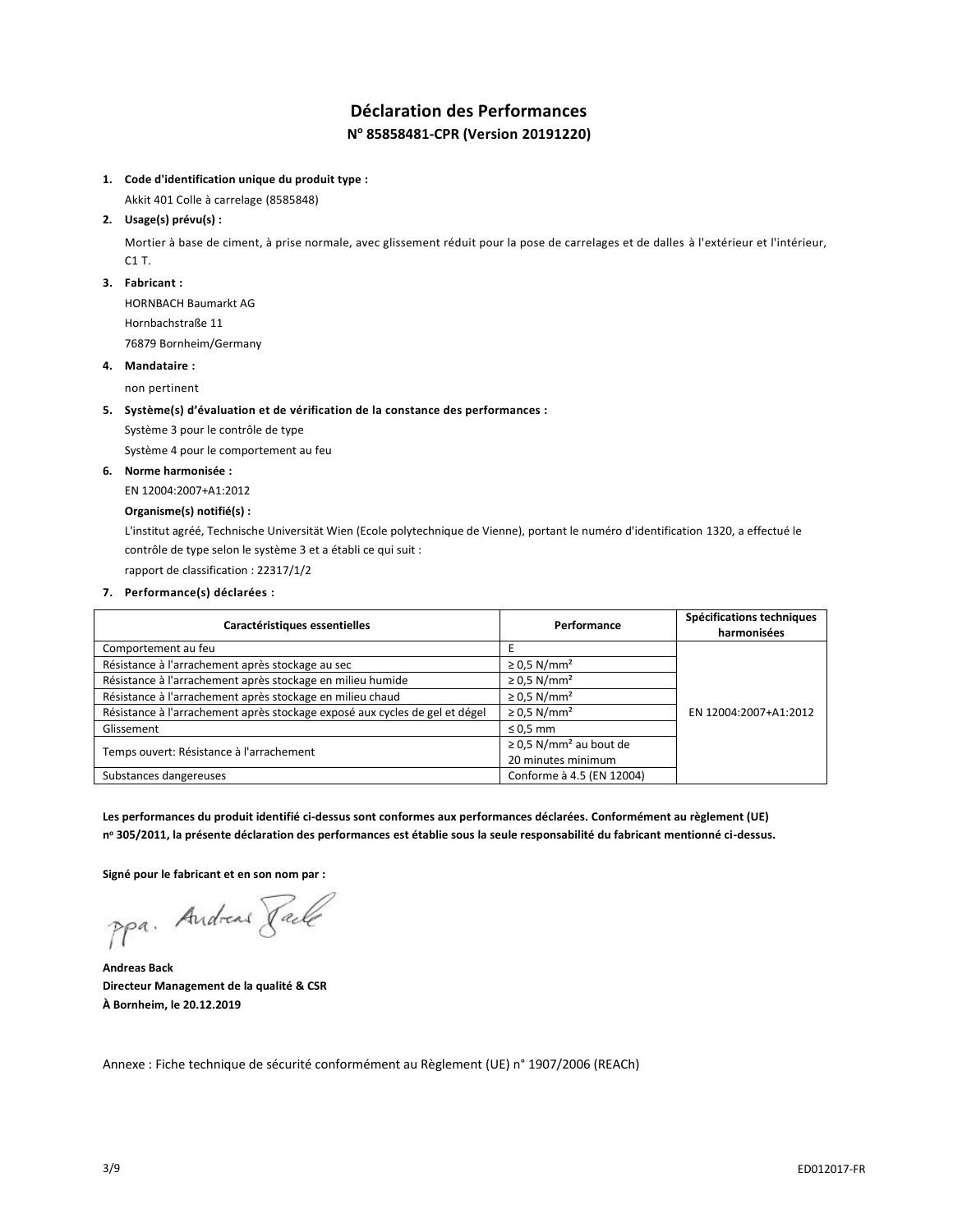## **Dichiarazione di Prestazione N. 85858481-CPR (Versione 20191220)**

### **1. Codice di identificazione unico del prodotto-tipo:**

Akkit 401 Colla per piastrelle (8585848)

### **2. Usi previsti:**

Malta a base di cemento a indurimento normale con ridotto scivolamento per lavori con piastrelle e mattonelle in ambiente interno ed esterno, C1 T.

### **3. Fabbricante:**

HORNBACH Baumarkt AG

Hornbachstraße 11 76879 Bornheim/Germany

### **4. Mandatario:**

non rilevante

### **5. Sistemi di VVCP:**

Sistema 3 per la prova di tipo

Sistema 4 per il comportamento antincendio

### **6. Norma armonizzata:**

EN 12004:2007+A1:2012

### **Organismi notificati:**

L'ente di notifica, l'università tecnica di Vienna, con il codice identificativo 1320 ha realizzato la prova di tipo secondo il sistema 3 e il seguente:

rapporto di classificazione: 22317/1/2

### **7. Prestazioni dichiarate:**

| Caratteristiche essenziali                                                              | Prestazioni                                      | Specifiche tecniche armonizzate |
|-----------------------------------------------------------------------------------------|--------------------------------------------------|---------------------------------|
| Reazione al fuoco                                                                       |                                                  |                                 |
| Resistenza alla trazione adesiva dopo deposito secco                                    | $\geq$ 0.5 N/mm <sup>2</sup>                     |                                 |
| Resistenza alla trazione adesiva dopo imbibizione                                       | $\geq$ 0.5 N/mm <sup>2</sup>                     |                                 |
| Resistenza alla trazione adesiva dopo cottura                                           | $\geq$ 0.5 N/mm <sup>2</sup>                     |                                 |
| Resistenza alla trazione adesiva dopo conservazione con<br>alternanza di gelo e disgelo | $\geq$ 0.5 N/mm <sup>2</sup>                     | EN 12004:2007+A1:2012           |
| Scivolamento                                                                            | $\leq 0.5$ mm                                    |                                 |
| Tempo d'apertura: resistenza alla trazione adesiva                                      | $\geq$ 0.5 N/mm <sup>2</sup> dopo almeno 20 min. |                                 |
| Sostanze pericolose                                                                     | Accordo con 4.5 (EN 12004)                       |                                 |

**La prestazione del prodotto sopra identificato è conforme all'insieme delle prestazioni dichiarate. La presente dichiarazione di responsabilità viene emessa, in conformità al regolamento (UE) n. 305/2011, sotto la sola responsabilità del fabbricante sopra identificato.**

**Firmato a nome e per conto del fabbricante da:**

ppa. Andreas Paule

**Andreas Back Responsabile Qualità & CSR In Bornheim addì 20.12.2019**

Allegato: Scheda di dati in materia di sicurezza conformemente al regolamento (CE) n. 1907/2006 (REACh)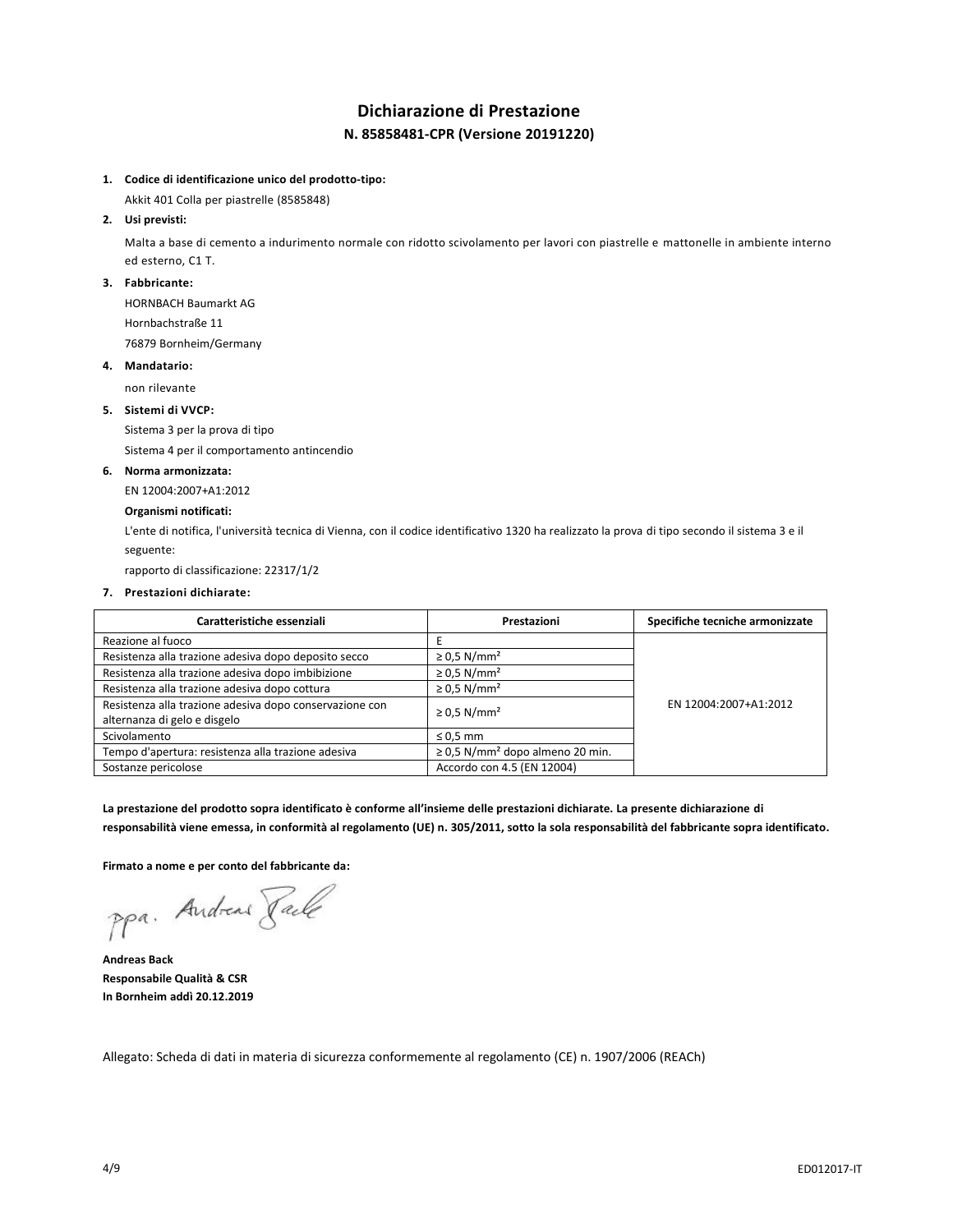# **Prestatieverklaring**

### **Nr. 85858481-CPR (Versie 20191220)**

### **1. Unieke identificatiecode van het producttype:**

Akkit 401 Tegellijm (8585848)

### **2. Beoogd(e) gebruik(en):**

Normaal uithardende cementhoudende mortel met verminderde uitzakking, voor het verlijmen van tegels en platen binnen- en buitenshuis, C1 T.

### **3. Fabrikant:**

HORNBACH Baumarkt AG Hornbachstraße 11

76879 Bornheim/Germany

### **4. Gemachtigde:**

niet relevant

### **5. Het system of de systemen voor de beoordeling en verificatie van de prestatiebestendigheid:**

Systeem 3 voor de typetest

Systeem 4 voor het brandgedrag

### **6. Geharmoniseerde norm:**

EN 12004:2007+A1:2012

### **Aangemelde instantie(s):**

De aangemelde instantie, de Technische Universität Wien, met het identificatienummer 1320 heeft de typetest volgens het systeem 3 uitgevoerd en het volgende verstrekt:

classificatie rapport: 22317/1/2

### **7. Aangegeven prestatie(s):**

| Essentiële kenmerken                                | Vermogen                                        | Geharmoniseerde<br>technische specificatie |
|-----------------------------------------------------|-------------------------------------------------|--------------------------------------------|
| Brandgedrag                                         |                                                 |                                            |
| Hechttreksterkte na droge opslag                    | $\geq$ 0.5 N/mm <sup>2</sup>                    |                                            |
| Hechttreksterkte na natte opslag                    | $\geq$ 0.5 N/mm <sup>2</sup>                    |                                            |
| Hechttreksterkte na warme opslag                    | $\geq$ 0.5 N/mm <sup>2</sup>                    | EN 12004:2007+A1:2012                      |
| Hechttreksterkte na opslag bij vorst-/dooiwisseling | $\geq$ 0.5 N/mm <sup>2</sup>                    |                                            |
| Wegglijden                                          | $\leq 0.5$ mm                                   |                                            |
| Langere open tijd: Hechttreksterkte                 | $\geq$ 0,5 N/mm <sup>2</sup> na minstens 20 min |                                            |
| Gevaarlijke substanties                             | In overeenstemming met 4.5 (EN 12004)           |                                            |

**De prestaties van het hierboven omschreven product zijn conform de aangegeven prestaties. Deze prestatieverklaring wordt in overeenstemming met Verordening (EU) nr. 305/2011 onder de exclusieve verantwoordelijkheid van de hierboven vermelde fabrikant verstrekt.**

**Ondertekend voor en namens de fabrikant door:**

ppa. Andreas Pale

**Andreas Back hoofd Kwaliteitsmanagement & CSR Te Bornheim op 20.12.2019**

Bijlage: Veiligheidsinformatieblad volgens de verordening (EG) nr. 1907/2006 (REACh)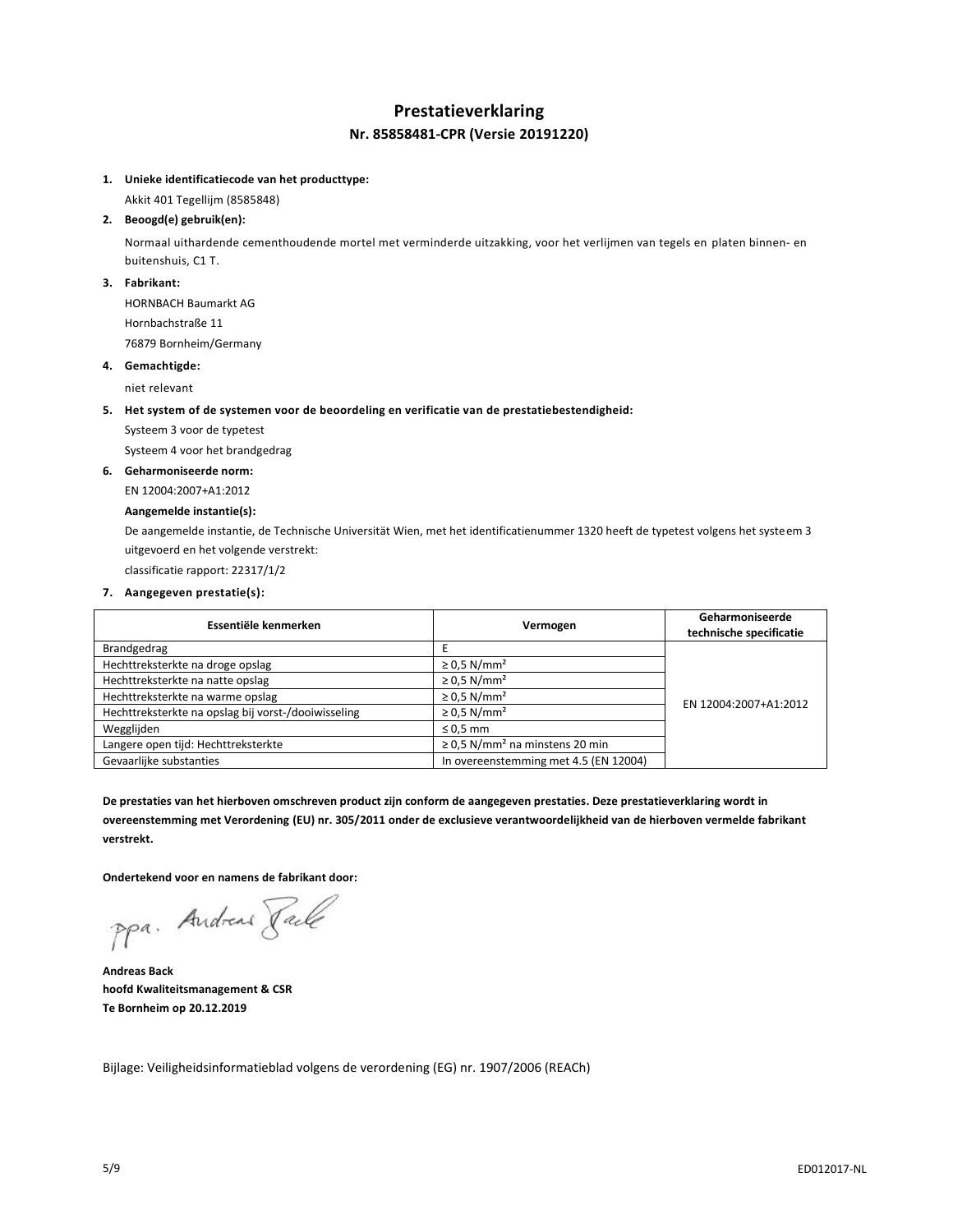### **Prestandadeklaration**

### **Nr 85858481-CPR (Version 20191220)**

#### **1. Produkttypens unika identifikationskod:**

Akkit 401 Kakellim (8585848)

### **2. Avsedd användning/avsedda användningar:**

Normalt härdande cementhaltigt murbruk med mindre glidrisk för arbeten med golvplattor och kakel för inom- och utomhusbruk, C1 T.

### **3. Tillverkare:**

HORNBACH Baumarkt AG Hornbachstraße 11

76879 Bornheim/Germany

### **4. Tillverkarens representant:**

ej relevant

### **5. System för bedömning och fortlöpande kontroll av prestanda:**

System 3 för typprovning

System 4 för förhållningssätt vid brand

### **6. Harmoniserad standard:**

EN 12004:2007+A1:2012

### **Anmält/anmälda organ:**

Det officiella certifieringsorganet, Tekniska Universitetet i Wien med ID-nummer 1320 har utfört typprovningen enligt system 3 och har utställt följande:

klassificeringsrapport: 22317/1/2

### **7. Angiven prestanda:**

| Väsentliga kännetecken                                        | Prestanda                                       | <b>Harmoniserad teknisk</b><br>specifikation |
|---------------------------------------------------------------|-------------------------------------------------|----------------------------------------------|
| Förhållningssätt vid brand                                    |                                                 |                                              |
| Häftdraghållfasthet efter torrlagring                         | $\geq$ 0.5 N/mm <sup>2</sup>                    |                                              |
| Häftdraghållfasthet efter lagring i vatten                    | $\geq$ 0.5 N/mm <sup>2</sup>                    |                                              |
| Häftdraghållfasthet efter varmlagring                         | $\geq$ 0.5 N/mm <sup>2</sup>                    | EN 12004:2007+A1:2012                        |
| Häftdraghållfasthet efter lagring vid omväxlande frost och tö | $\geq$ 0.5 N/mm <sup>2</sup>                    |                                              |
| glida av                                                      | $\leq 0.5$ mm                                   |                                              |
| Förlängd öppen tid: Häftdraghållfasthet                       | $\geq$ 0.5 N/mm <sup>2</sup> efter minst 20 min |                                              |
| Farliga substanser                                            | Överensstämmelse med 4.5 (EN 12004)             |                                              |

**Prestandan för ovanstående produkt överensstämmer med den angivna prestandan. Denna prestandadeklaration har utfärdats i enlighet med förordning (EU) nr 305/2011 på eget ansvar av den tillverkare som anges ovan.**

**Undertecknad på tillverkarens vägnar av:**

ppa. Andreas Pale

**Andreas Back ledare för kvalitetsmanagement & CSR Bornheim den 20.12.2019**

Bilaga: Säkerhetsdatablad enligt förordning (EG) nr 1907/2006 (REACh)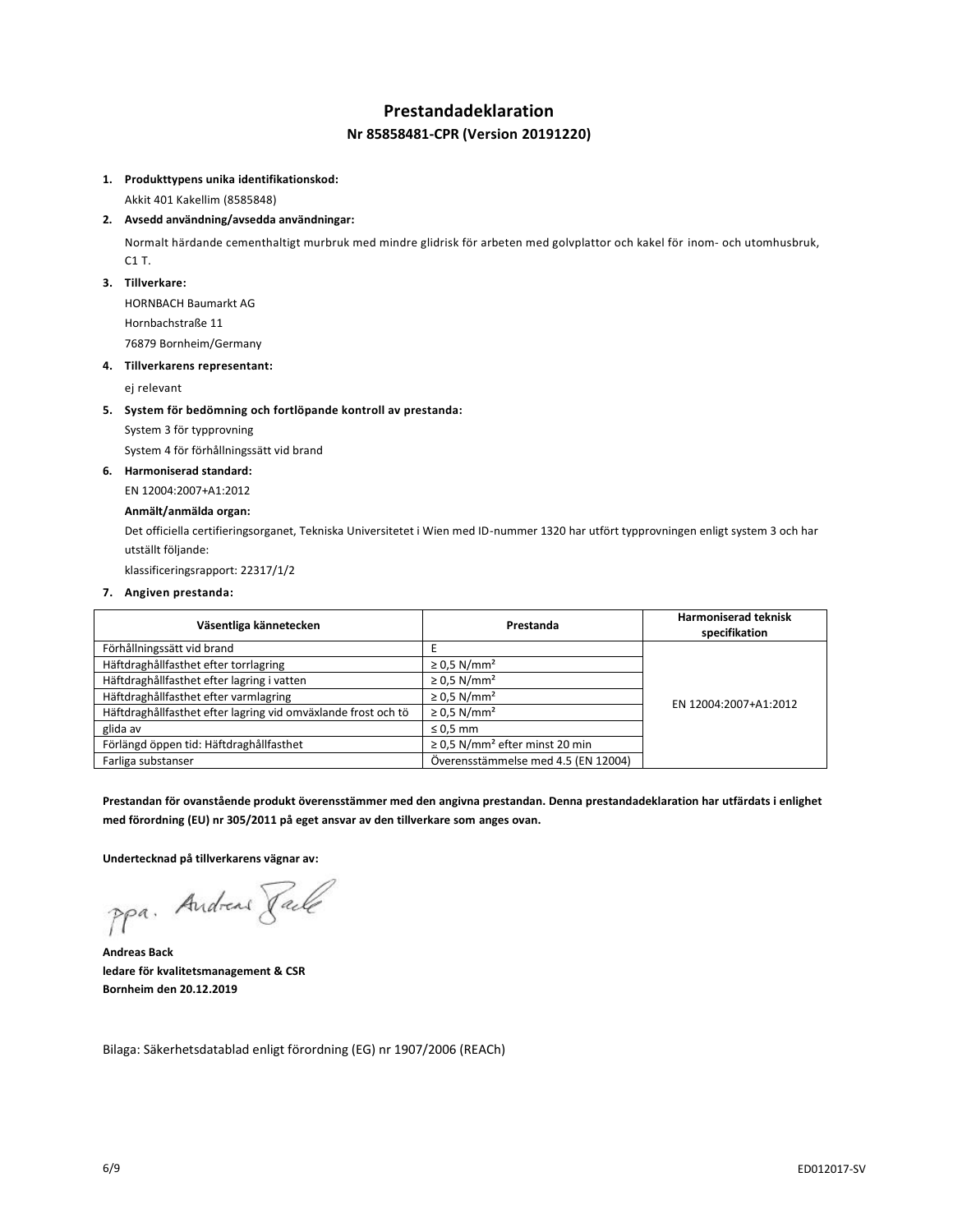# **Prohlášení o Vlastnostech č. 85858481-CPR (Verze 20191220)**

### **1. Jedinečný identifikační kód typu výrobku:**

Akkit 401 Lepidlo na obklady (8585848)

### **2. Zamýšlené/zamýšlená použití:**

Normálně tvrdnoucí malta s obsahem cementu se sníženým skluzem pro práce s obklady a deskami ve vnitřních i venkovních prostorách., C1 T.

### **3. Výrobce:**

HORNBACH Baumarkt AG Hornbachstraße 11 76879 Bornheim/Germany

### **4. Zplnomocněný zástupce:**

irelevantní

### **5. Systém/systémy POSV:**

Systém 3 pro typovou zkoušku Systém 4 pro požární vlastnosti

### **6. Harmonizovaná norma:**

EN 12004:2007+A1:2012

### **Oznámený subjekt/oznámené subjekty:**

Notifikované místo, Technická univerzita Vídeň, s identifikačním číslem 1320 provedlo typovou zkoušku podle systému 3 a vystavilo následující:

klasifikační zpráva: 22317/1/2

### **7. Deklarovaná vlastnost/Deklarované vlastnosti:**

| Podstatné vlastnosti                                  | Výkon                                        | Harmonizovaná technická specifikace |
|-------------------------------------------------------|----------------------------------------------|-------------------------------------|
| Požární vlastnosti                                    |                                              |                                     |
| Přídržnost po skladování v suchu                      | $\geq$ 0.5 N/mm <sup>2</sup>                 |                                     |
| Přídržnost po skladování ve vodě                      | $\geq$ 0.5 N/mm <sup>2</sup>                 | EN 12004:2007+A1:2012               |
| Přídržnost po skladování v teple                      | $\geq$ 0.5 N/mm <sup>2</sup>                 |                                     |
| Přídržnost po skladování se zmrazováním/rozmrazováním | $\geq$ 0.5 N/mm <sup>2</sup>                 |                                     |
| Sesouvání                                             | $\leq 0.5$ mm                                |                                     |
| Prodloužená doba zpracovatelnosti: Přídržnost         | $\geq$ 0.5 N/mm <sup>2</sup> po min. 20 min. |                                     |
| Nebezpečné látky                                      | Shoda s 4.5 (EN 12004)                       |                                     |

**Vlastnosti výše uvedeného výrobku jsou ve shodě se souborem deklarovaných vlastností. Toto prohlášení o vlastnostech se v souladu s nařízením (EU) č. 305/2011 vydává na výhradní odpovědnost výrobce uvedeného výše.**

**Podepsáno za výrobce a jeho jménem:**

ppa. Andreas Faile

**Andreas Back vedoucí oddělení kvality & CSR V Bornheim dne 20.12.2019**

Příloha: Bezpečnostní datový list podle vyhlášky (ES) č. 1907/2006 (REACh)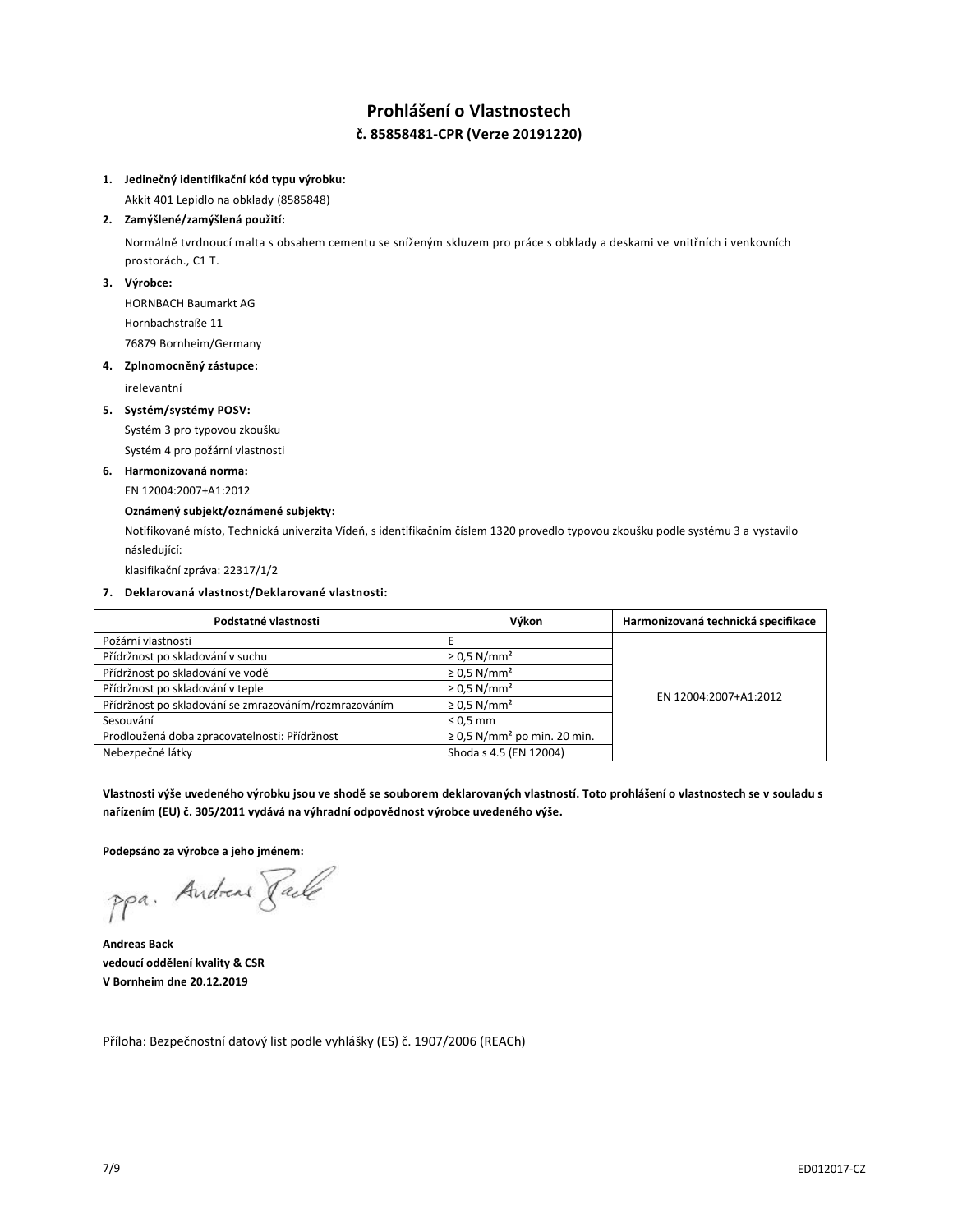# **Vyhlásenie o Parametroch č. 85858481-CPR (Verzia 20191220)**

### **1. Jedinečný identifikačný kód typu výrobku:**

Akkit 401 Lepidlo na dlaždičky (8585848)

### **2. Zamýšľané použitie/použitia:**

Bežná tvrdnúca malta s obsahom cementu so znížením šmýkaním na činnosti s dlaždicami a obkladačkami v interiéri a exteriéri, C1 T.

### **3. Výrobca:**

HORNBACH Baumarkt AG Hornbachstraße 11 76879 Bornheim/Germany

### **4. Splnomocnený zástupca:**

irelevantný

### **5. Systém(-y) posudzovania a overovania nemennosti parametrov:**

Systém 3 na skúšku typu

Systém 4 pre správanie sa pri požiari

### **6. Harmonizovaná norma:**

EN 12004:2007+A1:2012

### **Notifikovaný(-é) subjekt(-y):**

Notifikačné miesto, Technická univerzita Viedeň, s identifikačným číslom 1320 skúšku typu podľa systému 3 a vydalo nasledovné: klasifikačná správa: 22317/1/2

### **7. Deklarované parametre:**

| Podstatné znaky                                      | Výkon                                       | Harmonizované technické<br>špecifikácie |
|------------------------------------------------------|---------------------------------------------|-----------------------------------------|
| Správanie sa pri požiari                             |                                             |                                         |
| Priľnavosť vrstiev po uskladnení na suchom mieste    | $\geq$ 0.5 N/mm <sup>2</sup>                |                                         |
| Priľnavosť vrstiev po uskladnení vo vode             | $\geq$ 0.5 N/mm <sup>2</sup>                | EN 12004:2007+A1:2012                   |
| Priľnavosť vrstiev po uskladnení v teple             | $\geq$ 0.5 N/mm <sup>2</sup>                |                                         |
| Priľnavosť vrstiev po uskladnení pri zmene mráz/rosa | $\geq$ 0.5 N/mm <sup>2</sup>                |                                         |
| Skĺznutie                                            | $\leq 0.5$ mm                               |                                         |
| Predĺžená otvorená doba: Priľnavosť vrstiev          | $\geq$ 0.5 N/mm <sup>2</sup> po min. 20 min |                                         |
| Nebezpečné látky                                     | Zhoda so 4.5 (EN 12004)                     |                                         |

**Uvedené parametre výrobku sú v zhode so súborom deklarovaných parametrov. Toto vyhlásenie o parametroch sa v súlade s nariadením (EU) č. 305/2011 vydáva na výhradnú zodpovednosť uvedeného výrobcu.**

**Podpísal(-a) za a v mene výrobcu:**

ppa. Andreas Face

**Andreas Back vedúci manažmentu kvality & CSR V Bornheim dňa 20.12.2019**

Príloha: Bezpečnostný dátový list podľa vyhlášky (EÚ) č. 1907/2006 (REACh)